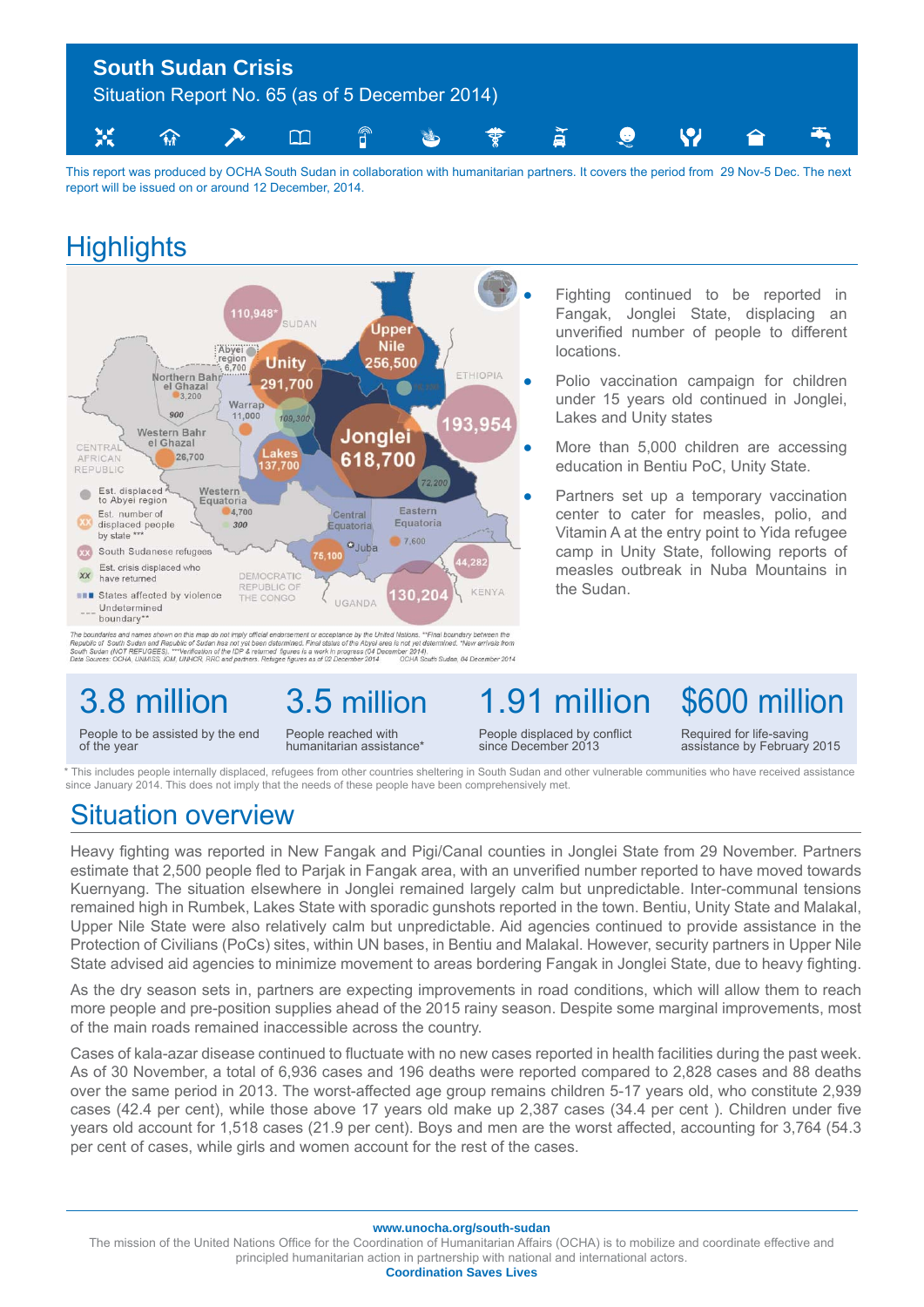## Humanitarian response

Aid agencies continued to provide assistance to vulnerable communities across the country. A humanitarian team was deployed to Warjok near Malakal town, Upper Nile State, to assess the needs of people who fled fighting in Atar, Canal County, Jonglei State. The assessment revealed that some 4,000 people were displaced from Atar with the number expected to increase as hostilities persisted. Registration and distribution of household materials, including plastic sheets, blankets and mosquito nets started on 3 December. Partners were also providing health, water and sanitation services with food assistance planned for 6 December.

#### **Polio vaccination**

A polio vaccination campaign for children under 15 years old continued in Bor County, Jonglei State. Vaccines were delivered to Akobo, Boma, Duk, Pibor, Pochalla and Twic East counties on 4 December. In Unity State, the vaccination campaign continued in the Bentiu PoC site. By 3 December, some 12,000 children had been vaccinated. However, health partners grappled with challenges ranging from inadequate community mobilization to refusal by some parents to have their children vaccinated due to misconceptions. In Lakes State, the polio vaccination campaign began on 3 December with a one-day delay due to logistical challenges.

#### **Learning in PoC**

Education activities were ongoing in the PoC site in Bentiu where school enrollment was at 5,040 pupils. Identification of primary eight pupils in the PoC sites was completed. The need for adult education was raised as a concern by community leaders. The conflict has jeopardized education activities in many parts of the country especially in the three conflict worst affected states and Lakes State. With many communities have been displaced from their areas, children are continuously unable to access schools in some displacement sites.

#### **Camp Coordination and Camp Management**

#### **Needs**

• Site management and planning, and provision of coordinated assistance to the targeted population remained a major concern. Partners estimate that some 1.44 million people are in need countrywide, of whom 693,000 have been targeted. Support for the relocation of flood and conflict-affected people remained critical.

#### **Response**

- In UN House PoC 3, a total of 14,381 individuals have so far been relocated from Tongping, including 1,424 unregistered new arrivals. 529 of these new arrivals are staying at the transit site; while others are hosted by relatives. The transit site is being expanded, including installation of 90 additional family tents.
- In Bentiu, biometric registration was completed. 43,718 individuals have been registered in the PoC site and 1,291 in the collective center in Bentiu town. The PoC total figure includes 568 new arrivals registered in all six PoCs. The site management team has set up a help desk to identify new arrivals, including resolving complaints regarding biometric registration.
- In Bor, a three week PSS (Psychosocial Support) training for 20 community members was completed, as well as a two-day training for aid workers.

#### **Gaps and constraints**

2,047 individuals have arrived in Tongping over the last 4 weeks. 82 per cent of them stated they were arriving from Bentiu PoC; 8 per cent from Kakuma refugee camp in Kenya. Partner continue to monitor new arrivals by collecting basic information on gender, age and place of origin. Relocation to PoC 3 is available for those willing to move.

### **Education**

#### **Needs**

- Advocacy for non-occupation of schools by armed groups and displaced people, and for payment of teachers' salaries and incentives to allow learning, continued.
- Establishment of temporary learning spaces continued, together with the provision of learning, teaching and recreational materials for children
- Logistical support for the delivery of learning materials and supplies in hard-to reach areas is needed.

#### **Response**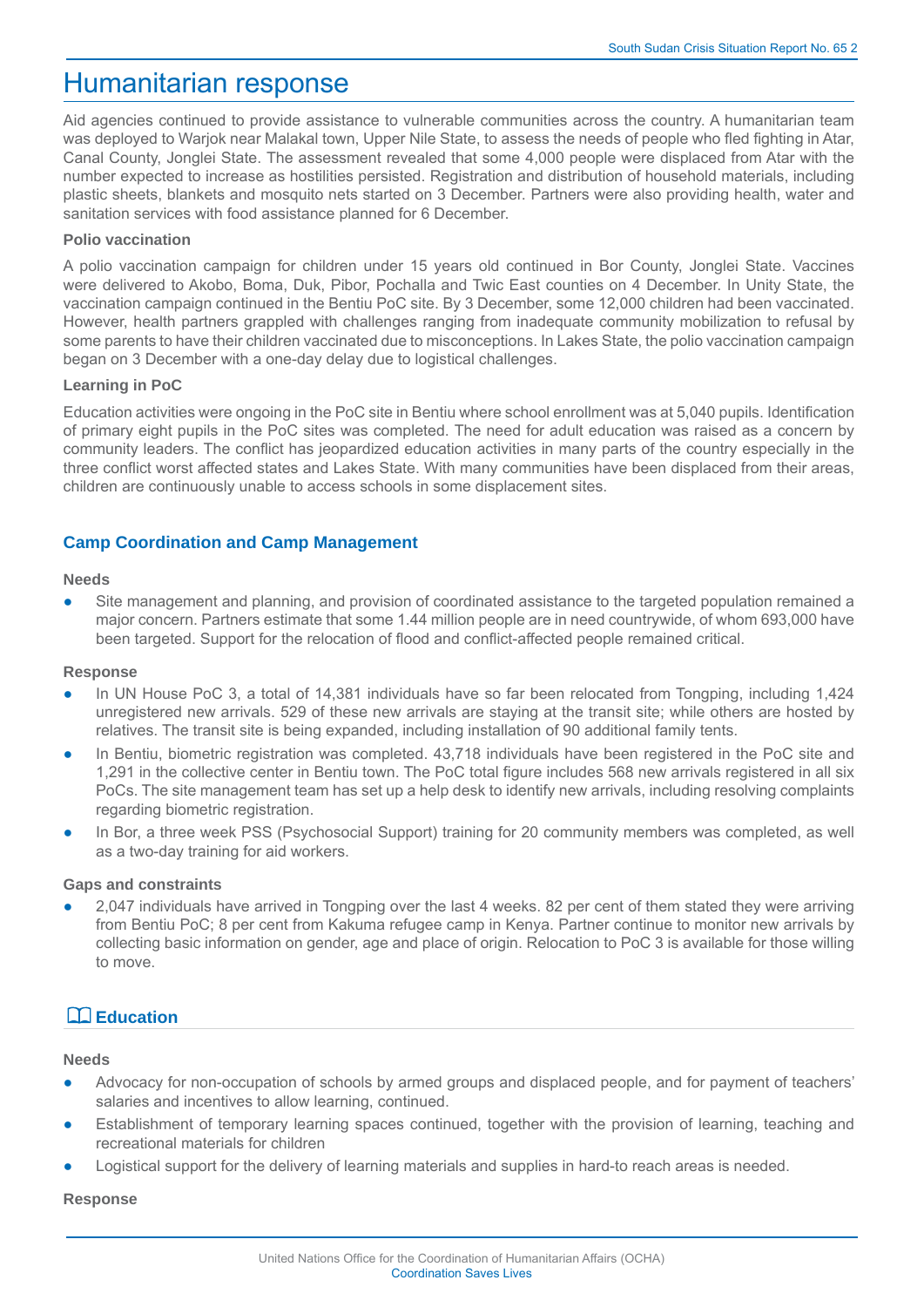- The Education Cluster provided 288 textbooks for the Accelerated Learning Programs (ALP) in Akobo, Awerial and Pibor.
- Partners in Bentiu cleared the compound of Bentiu A primary school and advocated for the vacation of the same school. Eight of the 12 families occupying the school have already left. 150 children have registered to restart classes. A massive back-to-school mobilization in underway through a local FM radio station and it is expected that the enrollment will increase given the number of returnees in Bentiu town

#### **Gap and constraints**

- Teachers in many parts of the country particularly in Jonglei have continued to maintain their strike over nonpayment of allowances. This has affected the end of year academic evaluation as children cannot sit for their examinations. Discussion are ongoing between the partners, communities, teachers and donors to resolve the issue.
- School occupation remained a significant challenge as 88 remain occupied by displaced people and armed forces. The continued occupation of these schools not only hinder access to education but also risk destruction of the school facilities and in some cases poor disposal of armory since some are being used by the military thus exposing the children to UXOs when such schools reopen.
- Floods have also continued to affect the operation of many schools. Warrap State has the largest number of schools closed affecting over 23,000 children.

#### Ĩ  **Emergency Telecommunication**

#### **Needs**

Vital front-line services to over 120 humanitarian partners, in the areas of security telecommunication; connectivity services (Internet), including emergency response connectivity; technical support (help desk support and management) and training (capacity building in ICT).

#### **Response**

- During the reporting period an additional mission was conducted to Bentiu to assess client satisfaction on ETC services and to identify ways of improving services.
- In Ganyiel, Unity State, two ETC technicians installed a Hybrid Solar System to provide stable energy to the equipment.
- The equipment to deploy the Humanitarian Internet Support Project (HISP) in Malakal was configured and tested in Juba and it is ready to be dispatched.

#### **Gaps and constraints**

- In Bor, a piece of equipment used to provide connectivity services broke down. ETC has already configured a spare part that will be sent to Bor with the technician.
- Connectivity in Bentiu and Mingkaman continued to be intermittent. ETC cluster is working to address the issues.

### **Food Security and Livelihoods**





Sources: FAO/WFP Crop and Food Supply Assessment Mission Reports 2010-14; IPC Alert South Sudan September 2014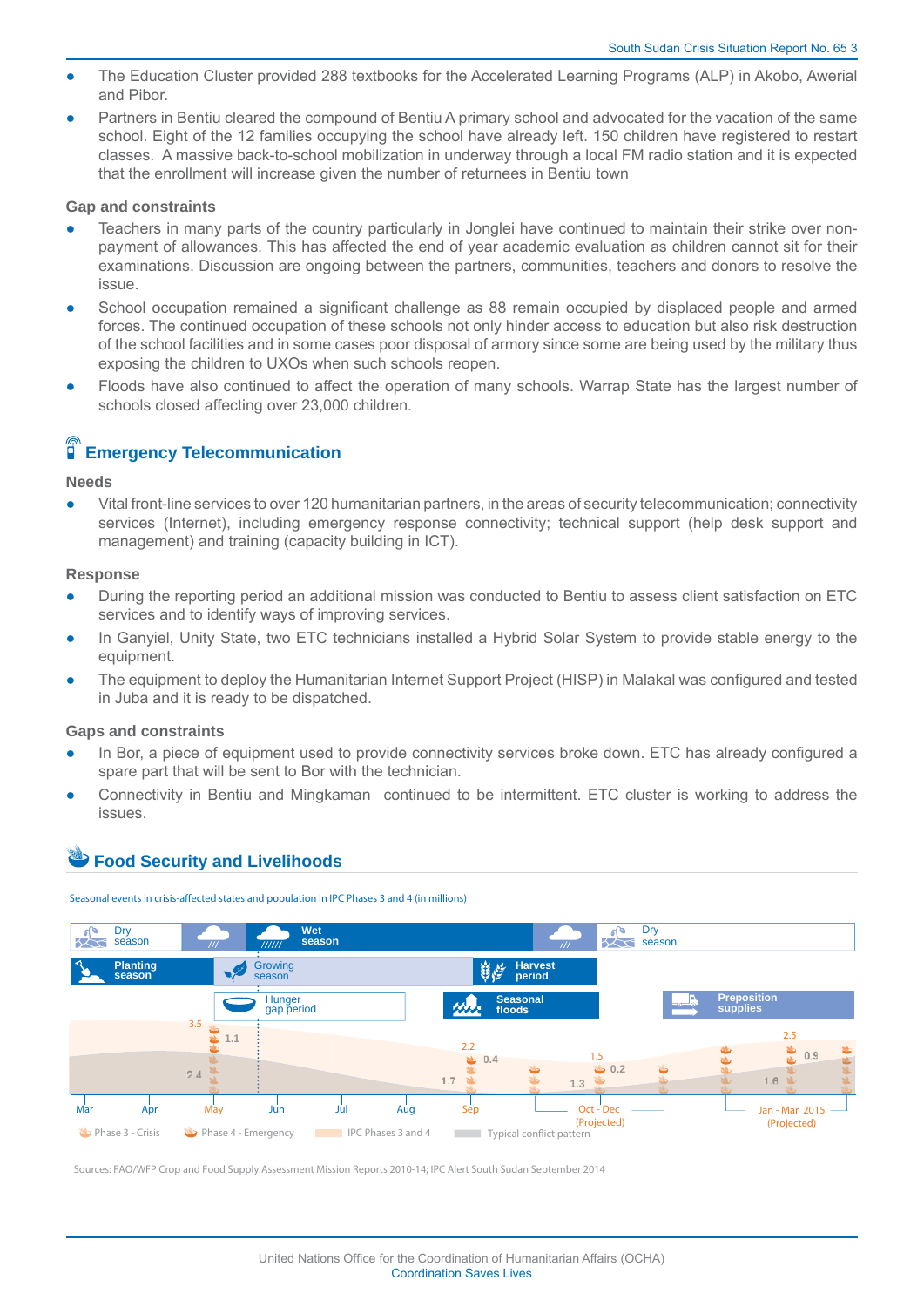#### **Needs**

An estimated 3.3 million people have been targeted for emergency livelihoods support and 2.4 million targeted for improved access to food by December.

#### **Response**

- Storage capacities and facilities for pre-positioning supplies for next year are being strengthened.
- Livestock vaccinations were conducted in Cueibet, Greater Yirol, Rumbek Center and East counties in Lakes State.
- The training on Maize Lethal Necrosis Disease to sensitize partners was conducted in Central Equatoria State.
- Food distributions were completed in Bauw, Gai Reang, Kiechkuon, Mogok, Old Fangak, Wahjtak and Walgak. Teams were also deployed in Duk Padiet, Haat, Pieri, Gum and Mabior/Maar areas.
- Food assistance has been distributed to areas in the Greater Equatoria region targeting vulnerable groups. Community mobilization and consultation process for the Food-for-assets program was ongoing in these states.

#### **Gaps and constraints**

affected people.

Flooded waters are still causing access challenges in some areas.

## **Health**

#### **Needs**

- Ongoing responses to health-related emergencies, including prevention of communicable and water-borne diseases, provision of reproductive health services for pregnant **HEALTH INDICATORS** mothers, and dissemination of GBV prevention messages to the
- Pipeline support for gaps in supplies for medicines and reproductive health commodities.
- Malaria, acute respiratory infections and acute watery diarrhea continued to account for the highest proportion of the reported disease burden among the displaced people.
- Mental health and psychosocial support for the displaced and vulnerable populations.

#### **Response**

- **Emergency and Rapid Response Teams: Partners conducted** a health and nutrition assessment in Pultruk, Nyirol County, Jonglei State. It identified the need for regular provision of medical supply and nutritional support.
- Partners are currently investigating reports of seven **suspected meningitis cases** in Chotbora, Longochuk County, Upper Nile State. The preliminary findings reports indicated no active cases at the moment. Verification of past cases is ongoing.
- Partners have provided 900 (including 293 under five) primary health care consultations in Gorwai, Ayod, Jonglei.

#### **Outbreak and emergency response:**

- Cholera: No new case reported during the week.
- Kala azar: Cumulative patients in 2014 to date: 6,936 and is more than double compared to the same period in 2013 (2,828 with 88 deaths).

#### **National Immunization Days**

Fourth round of nationwide polio immunization campaign has commenced this week targeting 3.3 million children in ten states.

#### **Gaps and constraints**

- A joint workshop on mental health and psychosocial support for displaced and vulnerable people is planned for December.
- Additional response locations for diagnosis and treatment of Kala azar in the affected counties and for HIV/AIDS and TB in all emergency response locations are needed.

|                                                       | <b>Reporting week</b><br>(Wk 48) | Cumulative<br>since Jan. |
|-------------------------------------------------------|----------------------------------|--------------------------|
| People reached with<br>medical interventions          | 84,759                           | 3,897,919                |
| Outpatient consulta-<br>tions conducted ()            | 81,802                           | 2,269,441                |
| Cholera deaths, all<br>locations                      | $\Omega$                         | 161                      |
| Cholera cases, all<br>counties                        | $\Omega$                         | 6.315                    |
| Hepatitis E cases,<br>Mingkaman and Bentiu            | $\Omega$                         | 124                      |
| Hepatitis E deaths                                    | $\Omega$                         | $\overline{4}$           |
| Kala azar cases                                       | 134                              | 6,936                    |
| Kala azar deaths                                      | 1                                | 196                      |
| Reproductive health:<br>Women provided ANC<br>servces | 2.511                            | 85.032                   |
| Women with asssited<br>deliveries                     | 411                              | 14,096                   |
| Women with caesarian<br>sections                      | 35                               | 1.459                    |
| People reached with<br><b>GBV</b> messages            | $\star$                          | 120,618                  |

Source: Health Cluster, as of 4 December 2014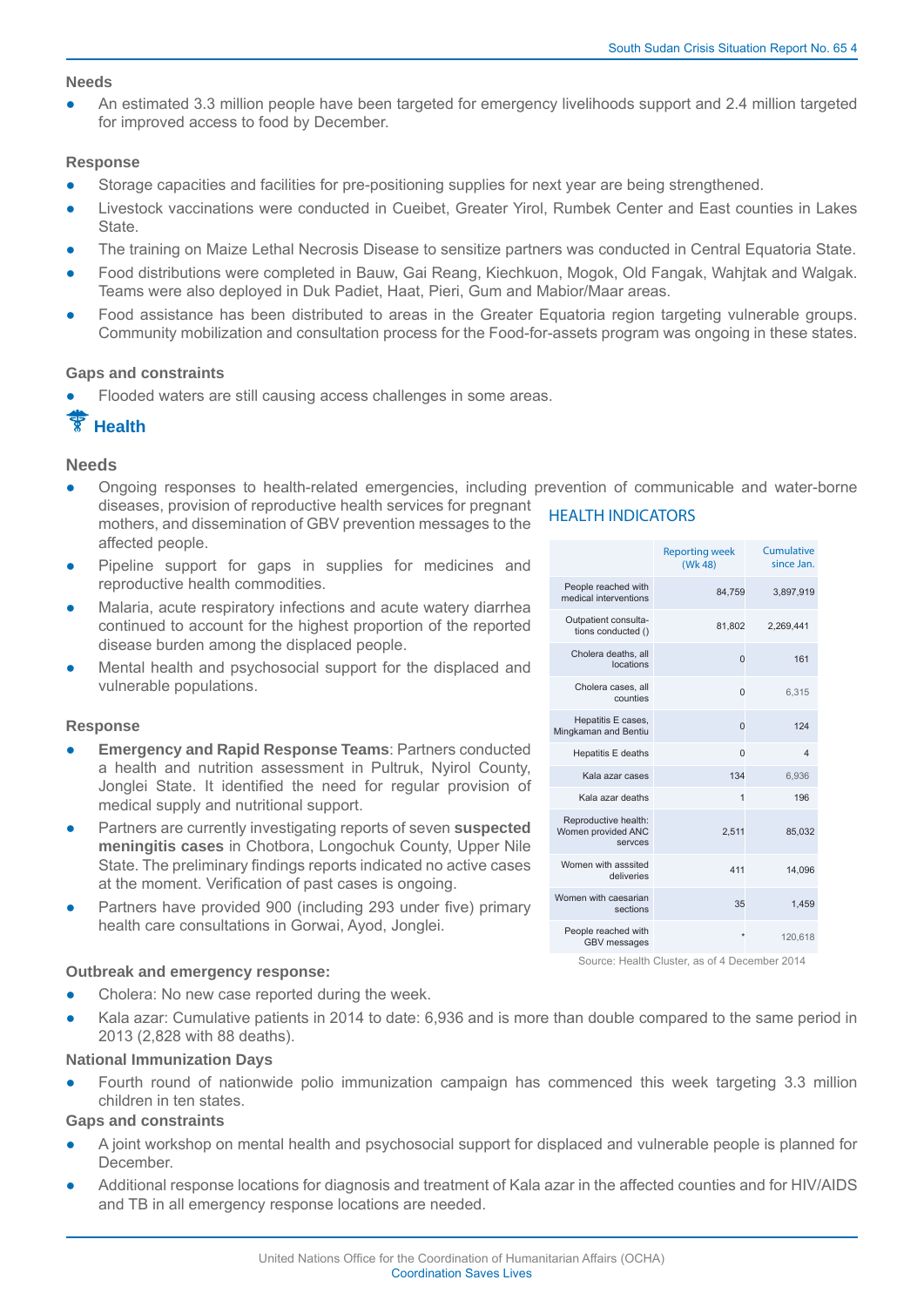# **Logistics**

#### **Needs**

Storage and transportation services, including airlift capacity, especially along insecure routes remained a challenges, especially in areas where the infrastructure was damaged by floods during the rainy season.

#### **Response**

- **Supplies airlifted:** Over the last week, 157 metric tonnes of humanitarian supplies have been airlifted on behalf of 21 organizations to Akobo, Bentiu, Chuil, Guit, Koch, Lankien, Maban, Mabior, Malakal, Old Fangak, Paloich, Rumbek, Ulang, Waat, and Yuai.
- **Barge movement:** The Logistics Cluster is currently consolidating cargo from partners for the next barge movement from Juba to Malakal/Melut. Departure date has not vet been confirmed.

#### **Gaps and constraints**

Poor road access due to rains: Access by road remained constrained since most of the roads were still in poor condition but are expected to begin drying out over the next month. The latest access constraints map can be found here: http://www.logcluster.org/sites/default/files/maps/lc\_ss\_774\_currentroadclosures\_20141128.pdf



#### **Needs**

The ongoing conflict has created new risks of explosive hazards particularly in the three conflict-affected states of Jonglei, Unity and Upper Nile, including anti-tank land mines and unexploded ordnance (UXO). Elsewhere in the country the risks of UXOs from previous conflicts remained a threat to the safe delivery of humanitarian aid and to the safety of civilians and need to be cleared.

#### **Response**

- **Mine Action cluster started route reconnaissance** on the Malakal to Baliet route (on the Malakal Nassir Route in Upper Nile). The reconnaissance involves Non-Technical Survey.
- In Bentiu, Mine Action teams **assessed the road from Rubkona to Pariang** and started to carry out detailed route assessment and clearance on the portion of the road between the Unity Oil Refinery and Manga Junction, where a mine accident occurred in June this year.
- **Unexploded Ordnance reported in Kalsok, Lakes State**. A Mine Action team was deployed to respond on 5 December..
- Mine Action teams were on standby, ready to assist food partners with clearing the feeder roads project as well as any other roads planned for rehabilitation.
- A Mine Action team was clearing Rajaf (15 km west of Juba) following reports of UXOs. So far 4 mines have been removed from the community.

#### **Gaps and constraints**

- Mine Action teams are still facing challenges working in Unity, Upper Nile and Jonglei due to insecurity and restrictions on movement. Weather constraints are also hampering operations but the teams continue to support the wider humanitarian community.
- A second road reconnaissance in Melut, Unity was cut short due to flooding past Akok.

# **Multi-sector response to refugees**

#### **Needs**

Partners have reached 97 per cent (246,433 people) of the 251,950 people targeted.

#### **Response**

Partners opened a temporary vaccination center to cater for measles, polio, and Vitamin A at the entry point to Yida camp, following reports of measles outbreak in Nuba Mountains in the Sudan. The vaccination which started on 20 November 2014, targeted under 15 children. A total of 4,623 and 4,504 have been vaccinated against polio and measles respectively until 29 November. The integrated immunization campaign was also conducted in Ajoung Thok camp where 5,826 and 5,551 under 15 children were vaccinated against polio and measles respectively, while 2,572 were given Vitamin A.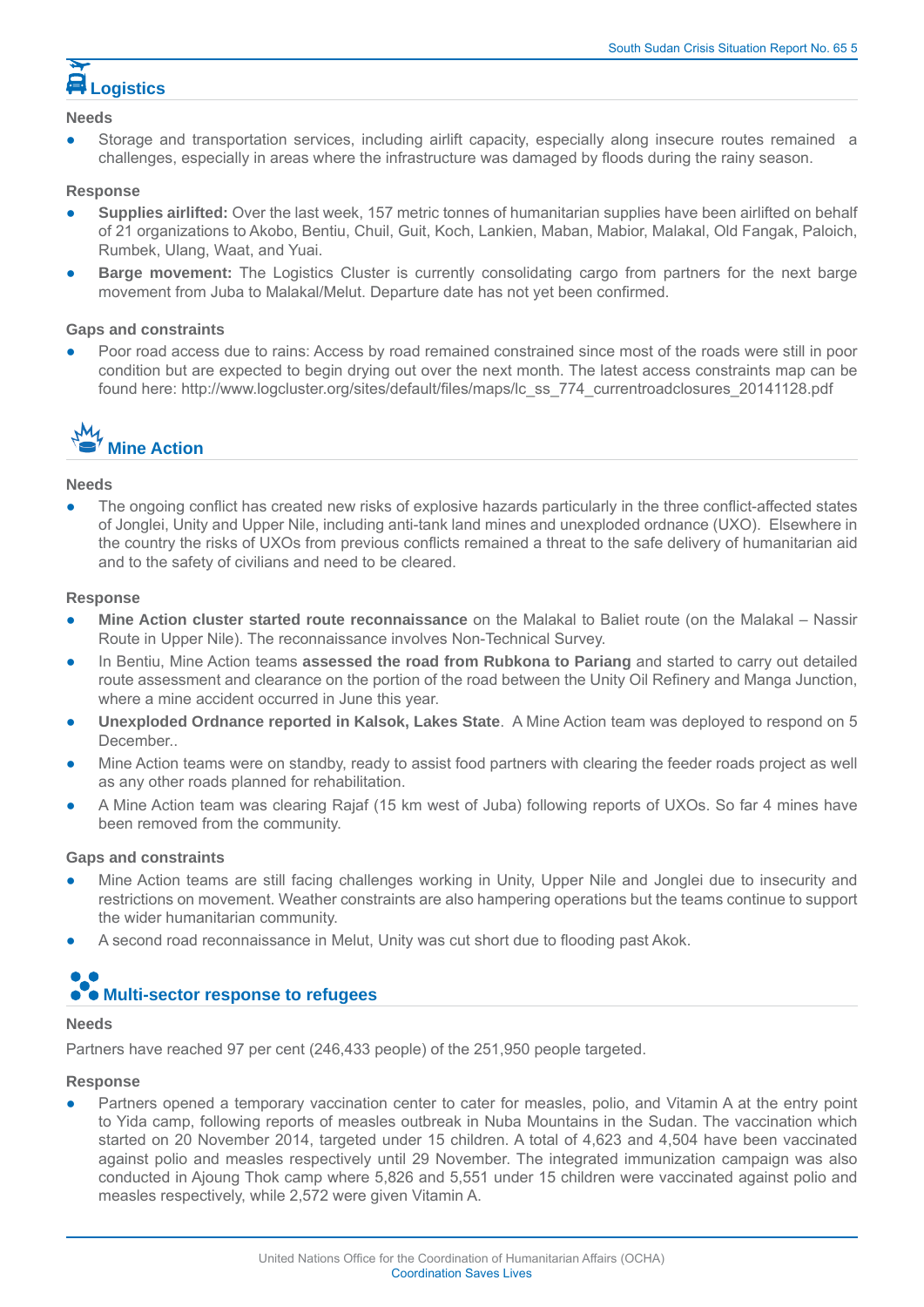- Following reports of suspected measles cases, mainly in Yusuf Batil camp, in Maban County of Upper Nile State, partners are conducting an integrated measles, polio, vitamin A and de-worming campaign in the refugee camps and host communities
- Nutrition surveys continued in all camps; data collection completed in Yida, Ajoung Thok, Doro, and Yusuf Batil camps and is ongoing in Kaya, and Gendrassa.
- Blanket supplementary food program conducted for pregnant and lactating women in Ajoung Thok. The nutrition profile of the refugees remains stable.

#### **Gaps and constraints**

Nothing to report

## **Nutrition**

#### **Needs**

The nutrition situation remained dire across the country, as the conflict has affected the provision and access to nutrition services; interrupted delivery of therapeutic and supplementary supplies for malnutrition treatment and prevention, and lack of funding mechanism for nutrition sector across the country.

#### **Response**

- Prevention of malnutrition conducted from January-December 2014 reached 136,596 boys and girls of 6-59 months and 28,986 PLWs were admitted to Blanket Supplementary Feeding Programs (BSFP). 197,890 caregivers received messages on Infant and Young Child feeding practices.
- **Rapid/emergency response:** The nutrition cluster currently has 9 emergency teams responding in Unity State (Kodok, Pariang, Guit, Nyal and Koch counties) and Upper Nile (Renk County) and conducted assessment in Upper Nile State (Pultruk, Lankien County),
- **Surveys and assessments: Food Security and Nutrition Monitoring System (FSNMS) survey was completed in** all counties except for Unity State due to insecurity. An assessment conducted in Turkei Payam, Mayom County, Unity State showed a proxy GAM rate of 11.6 per cent with sub-optimal Infant and Young Children Feeding (IYCF) practices. A nutrition and health assessment conducted in Nyirol County, Jonglei State showed a proxy GAM rate of 16 per cent. Response is planned for both areas.

#### **Gaps and constraints**

- **Secured access and freedom of movement**: with escalation of conflict in some counties in Unity and Upper Nile, secured access is required for continued routine and emergency service provision. Nutrition partners are willing to expand nutrition services where acute needs exist especially in Bentiu town, Guit County and Nhiyaldu.
- **Logistical constraints:** Shortage in therapeutic and supplementary supplies in some counties is due to logistical constraints (road access/flooding and insecurity). Discussions with logistics sector and food partners on facilitating transport and expanding flights coverage in both the conflict affected areas and high burden areas are needed.
- **Nutrition expertise**: The nutrition sector requires additional qualified nutrition expertise among implementing partners , particularly in emergency/rapid response and the cluster coordination team to better coordinate and implement quality life-saving nutrition programs in emergency context.

## *<u>P* Protection</u>

#### **Needs**

Insecurity, including in PoC sites, continued to adversely affect operations and hampered protection response in some areas. Partners observed the need to strengthen the networks for monitoring and reporting on grave violations to children. Registration and verification of the displaced people remained critical in light of renewed conflicts and congestions in sites. An increased number of displaced people with psychosocial problems as a result of the continued impact of war and displacement.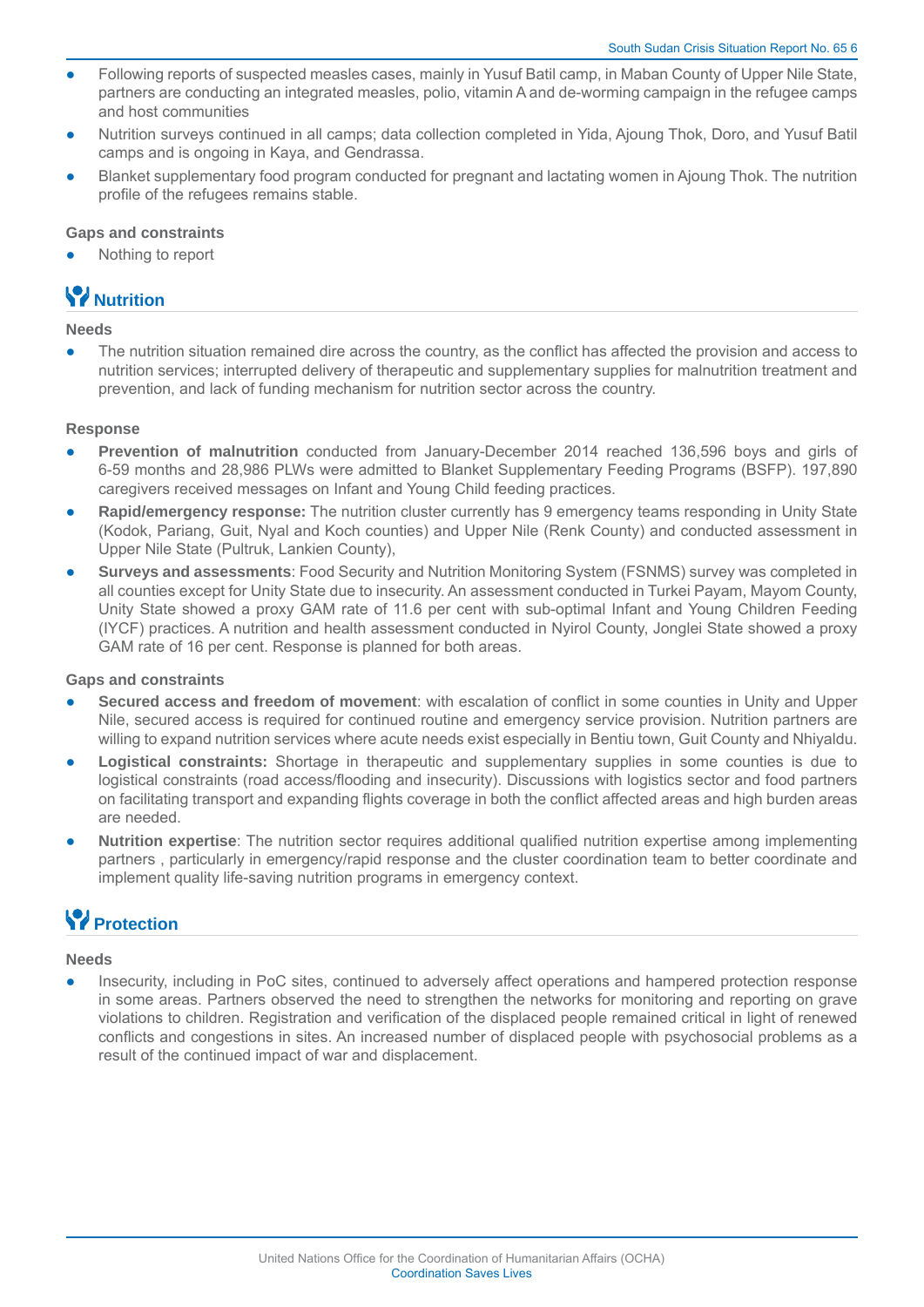#### **Response**

- **In Malakal** Partners resumed GBV prevention and response services on 24 November. Commemoration of 16 days of activism in Malakal the PoC under the theme of "No to War and violence against women and girls. Let's unite and Make Peace at Home and in the Community" has commenced and will continue till the end of the campaign on 10 December.
- In Rumbek, protection partners disseminated information on GBV as part of the 16 Days of Activism campaign in Makuac and Paloch villages in Rumbek East. Similar activities are planned for Cuei Cok and War Nyinyam which were canceled due to insecurity in the area.
- **In Juba,** a GBV partner supported a local church with a permanent child friendly space (CFS) to cater to both IDP and host children. There is need for continuous engagement by protection partners with the police to ensure services are easily and freely available for survivors who need to report GBV cases.
- In response to the recommendations from the participatory assessment conducted in November 2014 at Wau PoC, protection partners have identified a community based organization to provide psycho-social support to the 447 IDPs at PoC. Partner agencies also provided a total of 1,657 non-food items to 216 families (447 individual IDPs) at the PoC.
- 16 per cent of beneficiaries of CPIE programs reached are in PoC sites, 6 per cent in refugee camps in South Sudan and the remaining 78 per cent reached are in spontaneous settlements or with host communities outside of PoCs

#### **Gaps and constraints**

- In Awerial, Lakes State, insecurity in the new sites particularly looting of household items including food and presence of men in the compounds at night is one of the reason cited for IDPs from the new sites to return to Bor. This issue was raised with the local authorities who are encouraging women to report these incidents to the police.
- In response to the challenges faced in positively engaging the adolescents and youth in Malakal, partners have initiated sports activities, including football matches between youths in different sectors.
- A rapid response mission is planned from 6 to 13 December 2014 by child protection partners to respond to the Child Protection issues identified during the recent assessment in the area.
- The IDPs from Mingkaman are shuttling between Bor and Mingkaman on a regular basis including unaccompanied children. Child protection actors both at Bor and Mingkaman have been advised to deploy staff at the port to monitor these unaccompanied children and liaise with the local authorities and port management to ensure protection of children.

### **Shelter and Non-Food Items**

#### **Needs**

Partners have reported an increasing need for emergency shelter, especially in areas affected by floods and insecurity. Partners identified 1.1 million people in need of assistance countrywide by December 2014.

#### **Response**

- **Central Equatoria:** In Juba PoC 3, movement and erection of 90 family tents to increase the holding capacity of the transition site in POC 3 was ongoing. In Tongping, assessment of shelter and NFI needs was also ongoing.
- **Jonglei State**: In Akobo town, the Cluster was on the ground receiving cargo to distribute to 2,515 families, while in Bor PoC, distribution of shelter materials was completed to 29 families. Cumulatively 3,938 families have so far received shelter materials in Bor PoC site. Verification exercise was ongoing for 700 vulnerable families in Bor town. Identification of 500 families in need of shelter assistance, mainly from Longbar area, was completed in the town. In Pulturuk, cargo movement to 2,500 families was underway. Partners received supplies in Walgak for distribution to 3,341 families. The first NFI distribution was completed in Yuai, Uror County to some 5,000 families.
- **Northern Bahr el Ghazal State:** Post-Distribution Monitoring was completed for NFIs distributed in August.
- **Unity State**: Post Distribution Monitoring (PDM) exercise was completed in Leer. Shelter response was ongoing in Bentiu PoC as the site began to dry up. Delivery of blankets and mosquito nets to some 1,000 families in Turkei was underway. The assessment and verification of new arrivals was ongoing in Koch.
- **Upper Nile State**: NFI distribution was ongoing to 1,168 families in Renk. Supplies were delivered to Ulang for some 2,000 families. An additional 1,169 families were verified and registered in the same area and response will commence shortly.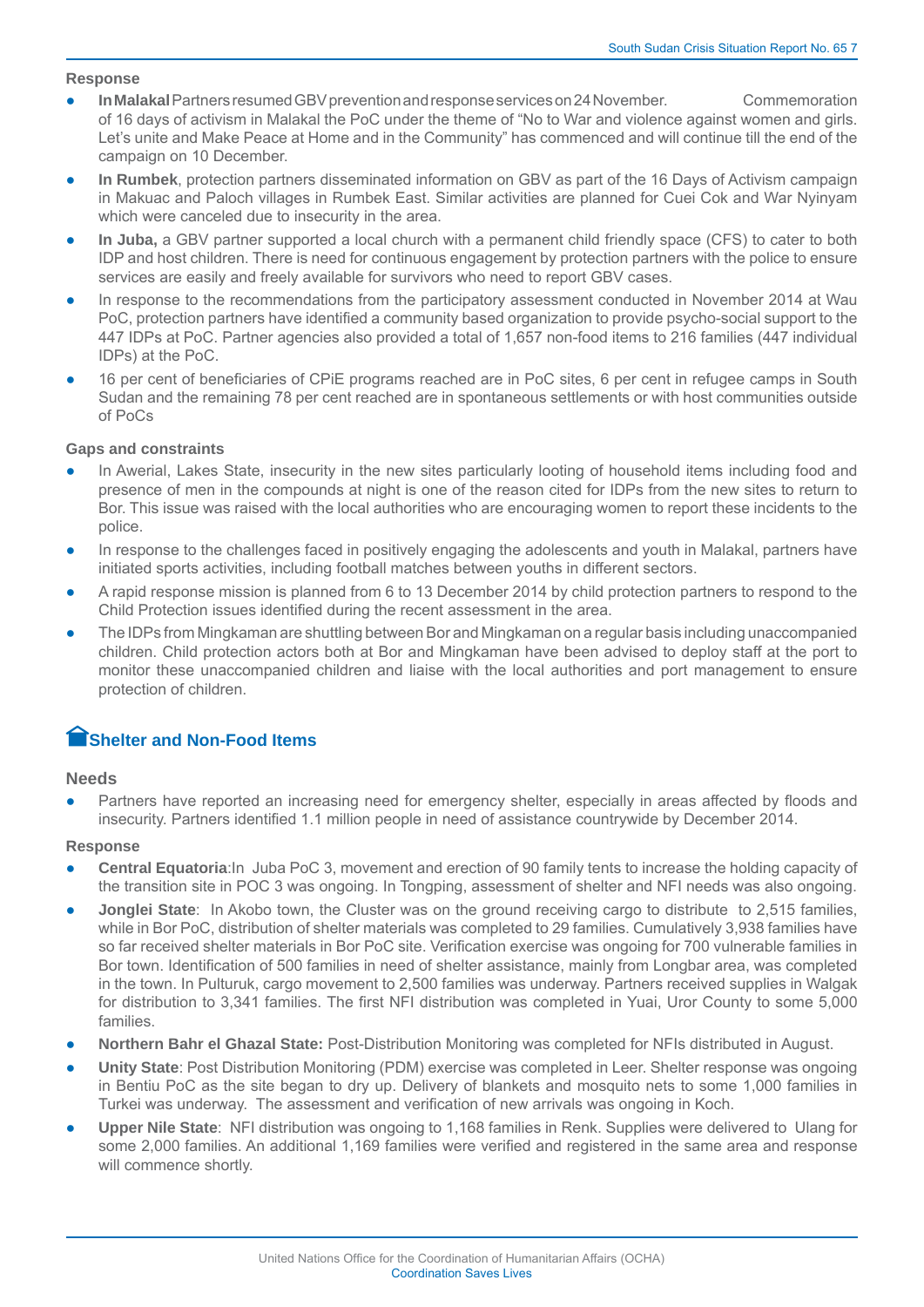#### **Gaps and constraints**

- Response to Baliet, Kamel, Kaldak and Khorflus was put on hold due to insecurity and lack of access
- Response to 882 families in Abeimnom, Unity State was put on hold due to difficult road conditions from Wau
- NFI distribution in Pagak, Upper Nile is still pending due to logistics constraints.

## **Water, Sanitation and Hygiene**

#### **Needs**

- Insufficient latrines and sanitation services continued to pose a serious health risk across displacement sites in South Sudan. Overcrowding in the sites put people at risk of communicable diseases and infections.
- Meeting the SPHERE standards, preventing and containing outbreaks of waterborne diseases, including current cholera outbreak remained a priority countrywide.

#### **Response**

- Partners continue to maintain emergency WASH service in PoC sites and displacement settlements. Since the crisis broke out, over 55 WASH Cluster partners have reached over 3.5 million conflict affected people.
- Up to week 47 global emergency standards for water supply (15 L/p/d) are being achieved in 32 sites. Sanitation coverage (at least 1 latrine per 50 people) have been achieved in 21 sites. Increasing the sanitation is slowed by the logistical challenge of moving sanitation supplies (timber, slabs, iron sheet) to remote locations, as well as the on-going decommissioning of full latrines.
- **Scaling up Hepatitis E response**: WASH partners continue to respond with increased hygiene promotion across Minkamman as part of Hep E response. The campaign include house-to-house visits and soap distribution.
- Results on the suspected case of Hep E in Bentiu are yet to be released. The response is still ongoing and partners are scaling up on installing hand-washing stations in the POCs at different locations.
- **Sanitation response in Bentiu:** Water supply is currently 13.7L per person per day with 5 operational boreholes and a SWAT system. This represents an increase as the SWAT system is producing additional water.
- Current sanitation coverage is 615 total latrines, with 1 latrine per 61 people. The sanitation gap is 146 latrines to reach sphere standards of 1 latrine per 50 people and 1364 to reach 1:20 ratio.
- 29 more latrines were constructed in PoC4 and 40 more in PoC3. Construction of latrines in PoC2 resumed. Manual desludging equipment is expected shortly.
- Partners continue to respond with 'peepoo' bags, as an interim sanitation measure, to those in the flood affected parts, in PoC 2 & 3. (Peepoo is a self-sanitizing single-use biodegradable toilet). 39 peepoo collection centres have been installed.
- **WASH emergency response:** WASH Emergency Response was on-going with over 55 WASH partners responding in locations across South Sudan, strengthening on ground presence and scale up of WASH partners remains a priority. The WASH Cluster currently has six mobile partners (with multiple teams per agency) responding in remote rural areas across South Sudan. Mobile teams are currently responding in the following locations: In Warjak, Upper Nile, an assessment was completed by state level partners and in Guit County, Unity an assessment was complete in Cadet.

#### **Gaps and constraints**

- Critical funding is needed at the beginning of 2015 to ensure pre-positioning of pipeline supplies. With the upcoming dry season pre-positioning is needed to strengthen front line services. Physical access will open in locations cut-off during the rainy season. Scaling up of WASH activities in this critical window of the dry-season will help to mitigate against cholera, other potential water borne disease outbreaks and ensure continuation of services in POC's and settlements in major sites where SPHERE standards are not able to be met.
- Ongoing access into current locations and new locations—particularly around Bentiu—is vital for continued emergency service provision. Continued engagement with the Access Working Group is needed to ensure humanitarian response in hard to reach locations.
- Increased logistical capacity is urgently needed in order to support the ongoing humanitarian response in Bentiu and the other humanitarian operations across the country.
- Additional qualified WASH personnel (within agencies and the cluster coordination team) able to coordinate and implement quality WASH programs in an insecure crisis context are needed on the ground.